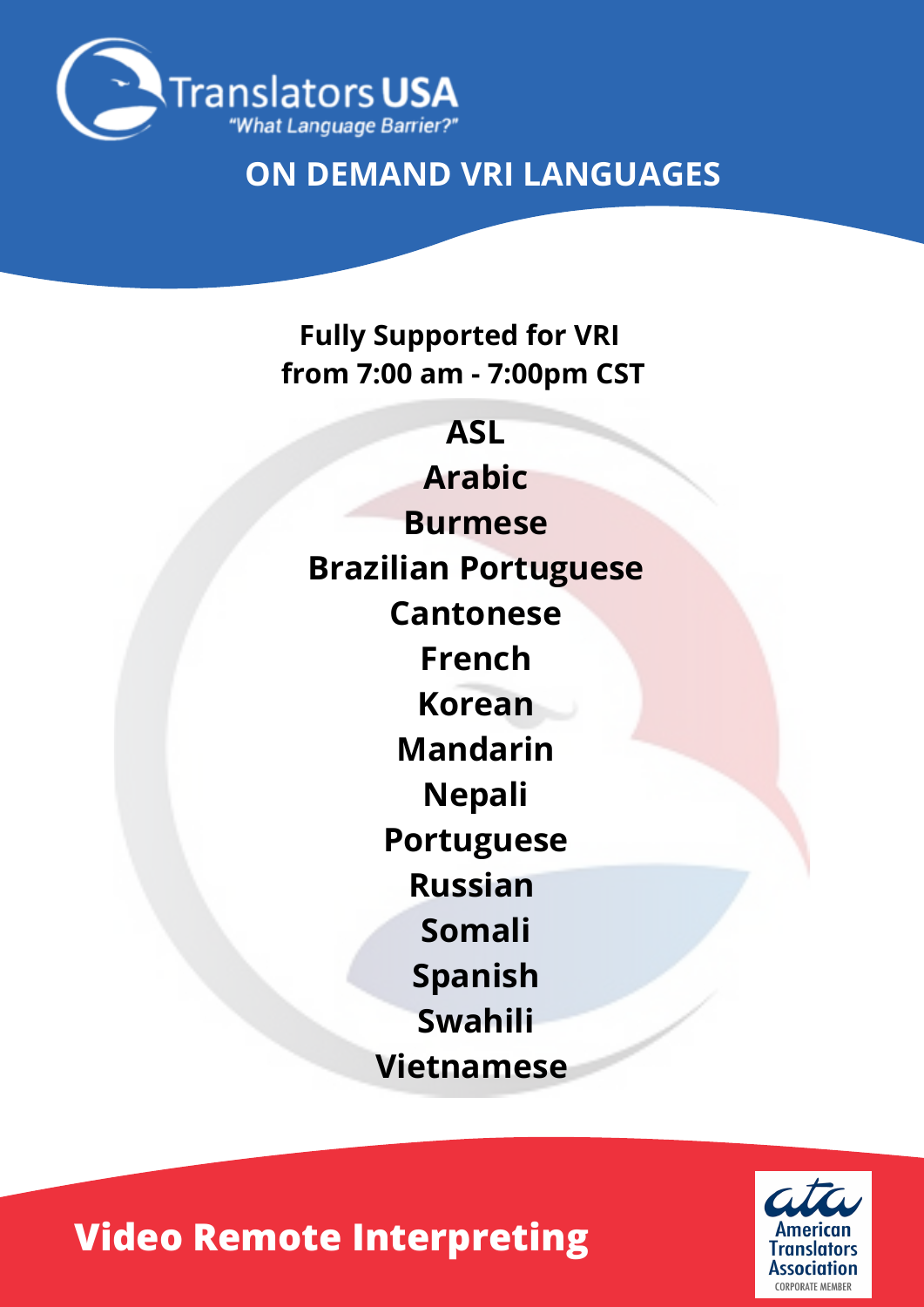

### **ON DEMAND PILOT VRI LANGUAGES**

**Pilot phase for the selected VRI languages Hold and connection times may vary**

**French French Canadian French Guianese Creole Gujarati Haitian Creole Hindi Hmong Hungarian Italian Japanese Kabuverdianu Karen Kinyarwanda**

**Khmer Pashto PersianFarsi Polish Punjabi Persian Farsi Polish Punjabi Rohingya Romanian Rundi (Kirundi) Tigrinya Urdu**

## **Video Remote Interpreting**

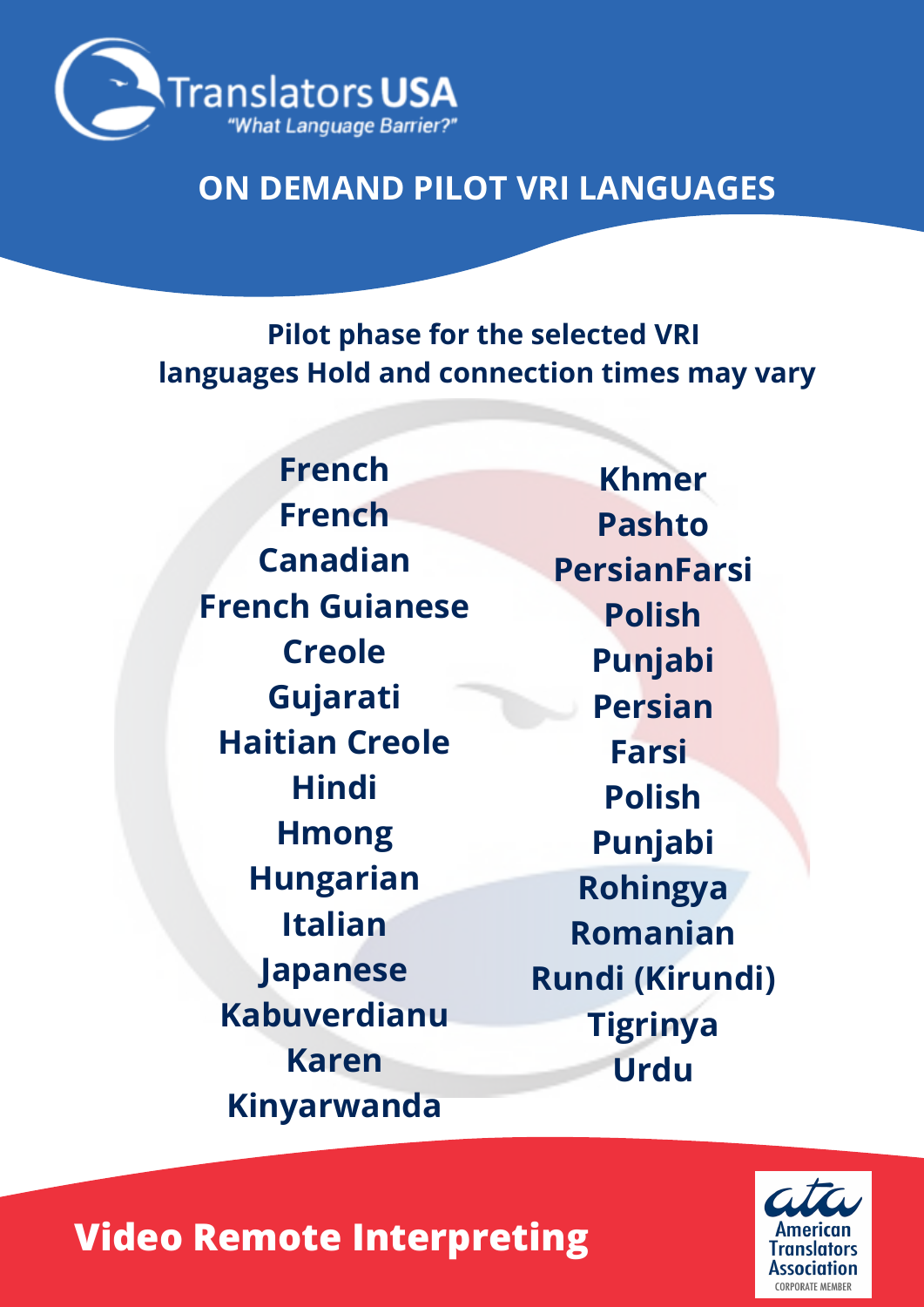

# **ON DEMAND OPI LANGUAGES Fully supported for OPI 24/7**

#### **Language Category A**

| Arabic (Ask for Dialect)   | Italian                 | <b>Russian</b> | Vietnamese        |
|----------------------------|-------------------------|----------------|-------------------|
| <b>Cantonese</b>           | Koran                   | Somali         |                   |
| <b>Chinese French</b>      | <b>Mandarin Chinese</b> | <b>Spanish</b> |                   |
| <b>Language Category B</b> |                         |                |                   |
| Akan                       | <b>French Canadian</b>  | <b>Khmer</b>   | <b>Sichuanese</b> |

ー

| <b>Albanian</b>             | <b>French Creole</b>       | Kinyarwanda              | <b>Singhalese</b> |
|-----------------------------|----------------------------|--------------------------|-------------------|
| <b>Amharic</b>              | <b>Fukienese (Chinese)</b> | <b>Kirundi</b>           | Sorani            |
| <b>Armenian</b>             | <b>Fulani</b>              | Lao                      | <b>Swahili</b>    |
| <b>Assyrian</b>             | Ga                         | Lingala                  | <b>Tagalog</b>    |
| <b>Badini</b>               | German                     | <b>Malaysian</b>         | <b>Taiwanese</b>  |
| Bengali/Bangla              | Greek                      | Mam (Myam)               | <b>Tamil</b>      |
| <b>Bosnian</b>              | Gujarati                   | <b>May May</b>           | <b>Telugu</b>     |
| <b>Brazilian Portuguese</b> | <b>Hatian Creole</b>       | <b>Nepali</b>            | <b>Thai</b>       |
| <b>Bulgarian</b>            | Hakka (Chinn)              | Oromo                    | <b>Tigrinya</b>   |
| <b>Burmese</b>              | <b>Hebrew</b>              | Pashtu                   | <b>Toisanese</b>  |
| Cambodian                   | Hindi                      | Pashto                   | <b>Tongan</b>     |
| <b>Cape Verdian</b>         | <b>Hmong</b>               | <b>Polish</b>            | <b>Turkish</b>    |
| Chaldean                    | <b>Hungarian</b>           | <b>Portuguese</b>        | Twi               |
| <b>Chiu-Chow</b>            | Ilocano (Filipino)         |                          | <b>Ukrainian</b>  |
| Croatian                    | Indonesian                 | <b>Portuguese Creole</b> | Urdu              |
| Dari                        | Japanese                   | Punjabi                  | Wolof             |
| <b>Estonian</b>             | Karen                      | Romanian                 | Yiddish           |
| Ewe                         | Karenni                    | Serbian                  | Yoruba            |
| Farsi                       | <b>Kaya</b>                | <b>Shanghaiese</b>       | Zomi (Chinn)      |
|                             |                            |                          |                   |



**Continue next page**

## **Phone Interpreting**